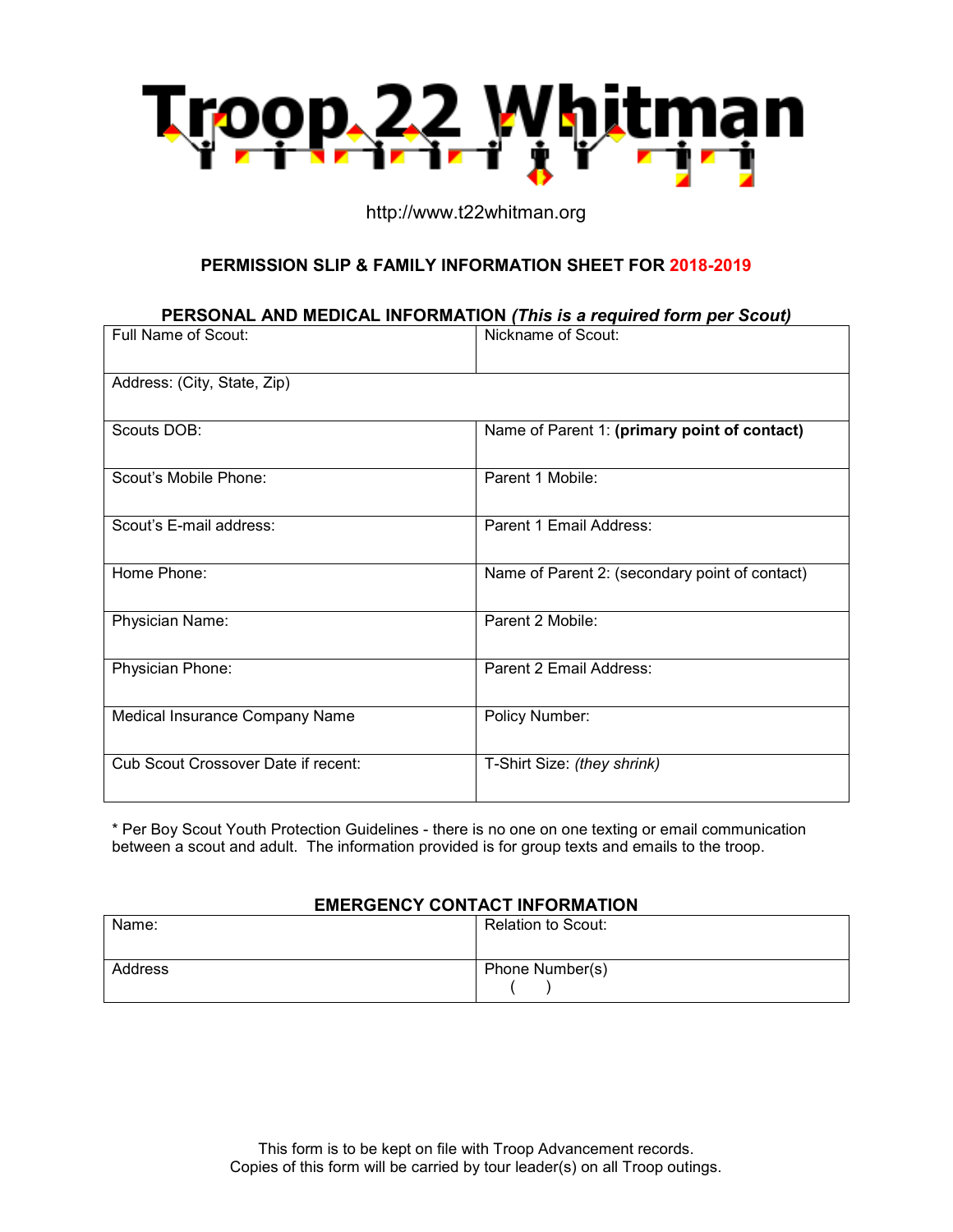

## http://www.t22whitman.org

## **LAST NAME: \_\_\_\_\_\_\_\_\_\_\_\_\_\_\_\_\_\_\_\_\_\_\_\_\_**

| <b>MEDICAL BACKGROUND</b>                                                                                                       |                      |                     |              |                 |  |  |
|---------------------------------------------------------------------------------------------------------------------------------|----------------------|---------------------|--------------|-----------------|--|--|
| Have or subject to the following (check where applicable)                                                                       |                      |                     |              |                 |  |  |
| $\Box$ Asthma                                                                                                                   | □ Fainting Spells    | $\Box$ Convulsions  |              | $\Box$ Diabetes |  |  |
| □ Heart Trouble                                                                                                                 | □ Bleeding Disorders | □ Other/explain     |              |                 |  |  |
| Other Explanation:                                                                                                              |                      |                     |              |                 |  |  |
|                                                                                                                                 |                      |                     |              |                 |  |  |
| □ Allergy to any medication, food, plant, animal, or insect toxin (check and list)                                              |                      |                     |              |                 |  |  |
|                                                                                                                                 |                      |                     |              |                 |  |  |
| $\Box$ Any condition that may require special care, medication, or diet (check and list)                                        |                      |                     |              |                 |  |  |
|                                                                                                                                 |                      |                     |              |                 |  |  |
| Have difficulty with the following (check where applicable)                                                                     |                      |                     |              |                 |  |  |
| $\Box$ Eyes, ears, nose or throat                                                                                               | □ Digestion          | $\Box$ Night issues | $\Box$ Lungs | □ Sleep Walking |  |  |
| □ Any other restrictions of activity for medical reasons? Explain. Attach separate sheet if necessary.                          |                      |                     |              |                 |  |  |
|                                                                                                                                 |                      |                     |              |                 |  |  |
| $\Box$ Any condition now requiring regular medication. Please list name of medication(s) Attach separate<br>sheet if necessary. |                      |                     |              |                 |  |  |
| PLEASE NOTE: All medications must be self administered and personally controlled.                                               |                      |                     |              |                 |  |  |

# **SCOUTING HISTORY**

| Experience or Highest Rank in Scouting:        | (Scout) Date Joined Troop 22:               |
|------------------------------------------------|---------------------------------------------|
|                                                | (Scout) Earned Arrow of Light? Y / N Date:  |
| Parent interested in becoming an Adult Leader? | Parent interested in becoming a Merit Badge |
| Y/N                                            | Counselor?                                  |
|                                                | Y / N                                       |
| Position of Interest:                          | Badge:                                      |